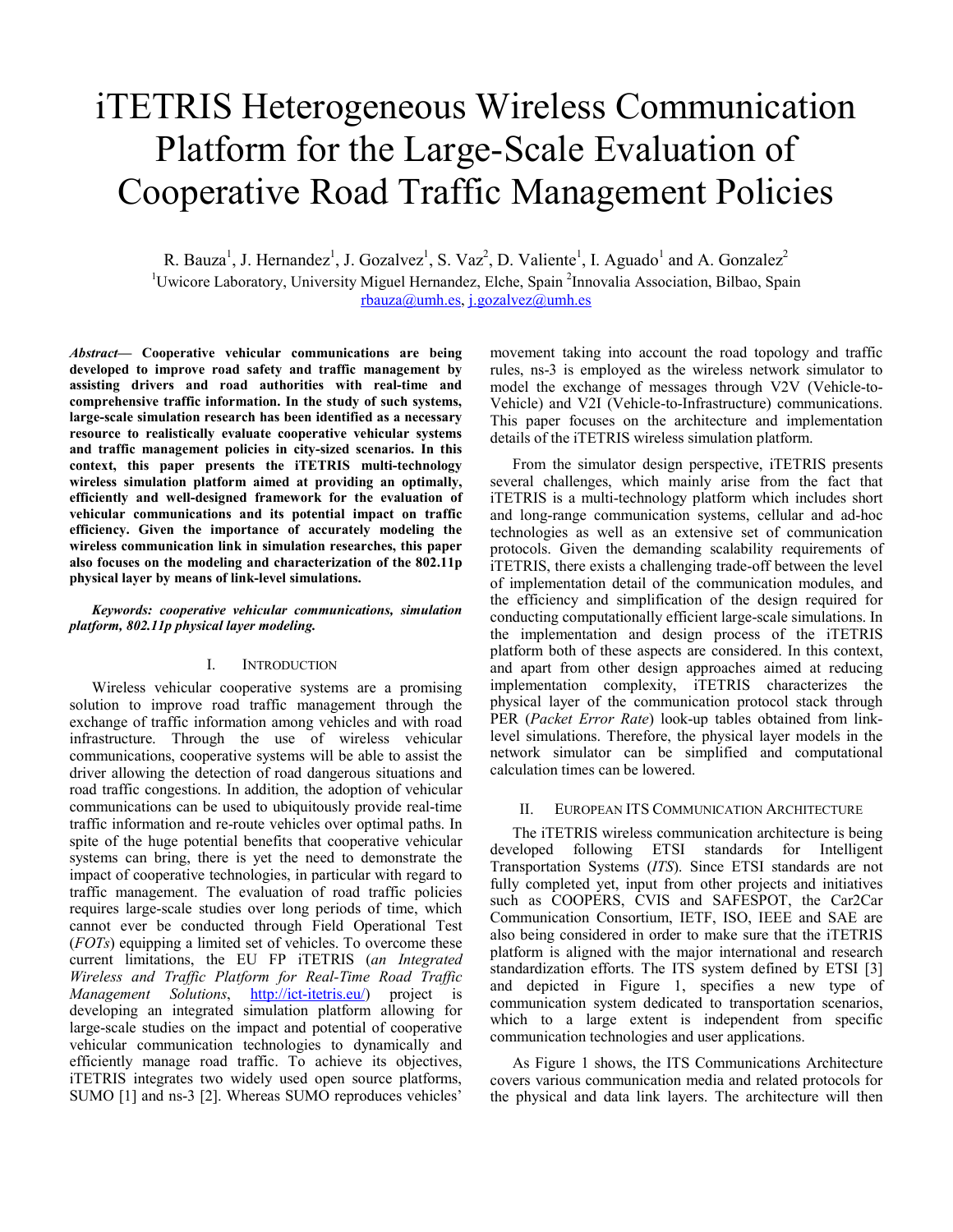include algorithms to select at each point in time the most appropriate communication technology. Different networking modes are identified, such as geo-routing, specific lightoverhead ITS protocols, and IPv6 networking with new additions for mobility support. Each networking protocol may be connected to a specific dedicated ITS transport protocol or may connect to already existing transport protocols, e.g. UDP, TCP. The Facilities block collects a set of common functionalities which are shared by several applications for various tasks. The facilities provide data structures to store, aggregate and maintain data of different type and source, and make them available to be accessed. The set of facilities are classified into Application Support, Information Support and Communication Support facilities depending on the nature of the functionalities they offer. The *Applications* block presents the ITS user applications making use of the communication services provided by the underlying protocol stack. The Management entity is responsible for the configuration of an ITS station and for cross-layer information exchange among the different layers. Some of the main functionalities include the dynamic and optimum mapping of user applications on communication interfaces, the monitoring and managing of the set of communication interfaces, the management of transmission permissions and priorities, and the management of service advertisements depending on application specifications. The Security entity provides security services to the communication protocol stack and to the management entity. Further details on the description of the ITS communication architecture can be found in [4].



Figure 1. European ITS Communications Architecture.

## III. ITETRIS WIRELESS COMMUNICATION MODULES

This section presents the group of wireless access technologies considered in iTETRIS and provides the set of functionalities implemented in the platform and how accurate they are modeled looking at the iTETRIS requirements and considering scalability and computational efficiency aspects. It is worth noting that iTETRIS implements a variety of wireless technologies, ranging from short-range and ad-hoc communications (ITS-G5, also referred as 802.11p or WAVE) to broadcast technologies (DVB), as well as cellular systems (UMTS and WiMAX). Whereas ITS-G5 does not require communication infrastructure and is specifically designed to

effectively operate in vehicular environments, cellular technologies employ base stations through which communication take place. On the other hand, DVB, as a broadcast technology, allows data transmissions over large areas and to multiple users. This section introduces the currently implemented technologies in iTETRIS: ITS-G5, WiMAX and UMTS.

#### A. ITS-G5

The iTETRIS wireless simulation platform implements the European profile for ITS in the 5Ghz band, which is also referred as ITS-G5 and is being standardized by ETSI in [5]. ITS-G5 is being developed according to the IEEE 802.11p amendment, the IEEE 1609 standards, and also taking into account the set of ISO standards for vehicular communications, known as CALM (Communications Access for Land Mobiles). It is worth noting that since all these standards are still under development, the iTETRIS implementation will be updated accordingly as standards are fully completed and published during the project duration.

## 1) ITS-G5 operation overview

The ITS-G5 standard is meant to describe the functions and services required by ITS stations to operate in a rapidly varying environment and exchange messages with short connection establishment delays. ITS-G5 is a technology for ad-hoc communications which does not require infrastructure nodes to manage the communication between stations. However, ITS-G5 does not prevent to install infrastructure units to enhance communications. Although ITS-G5 distinguishes different operation modes for various kinds of applications and frequency bands, iTETRIS only considers the ITS-G5A mode which intends to be employed for road safety and traffic management applications. An ITS-G5A station does not need to perform scanning, association and authentication before establishing communication with any other station. All ITS-G5A stations are treated equally as peer stations, irrespective of being vehicles or infrastructure units.

#### ITS-G5 physical layer

The ITS-G5A mode operates in the 5875-5905 MHz frequency band designated for ITS applications. The 30 MHz bandwidth is divided into 3 sub-channels of 10 MHz, one devoted to operate as control channel (CCH) and the other two as service channels (SCHs). SCH1 is the main service channel for safety and efficiency messages (optimized for high throughput, safety messages with medium priority, multihop and geocast messages at the second hop). SCH2 is a service channel used only with low transmission power for very short range communications, mainly between vehicles and roadside stations. Finally, CCH is the key channel over which vehicles and road side units broadcast their presence and announce available services (optimized for low latency, cyclic network layer packets, high priority safety messages, multihop and geocast messages at the first hop). ITS stations should be always capable of simultaneously receiving on the CCH and on either one of the SCHs, except whilst transmitting in any one of these channels. The ITS-5GA operation mode uses a channel spacing of 10Mhz. This contrasts with the 20Mhz channel spacing usually employed by 802.11a devices. The employment of a 10Mhz channel spacing causes that the data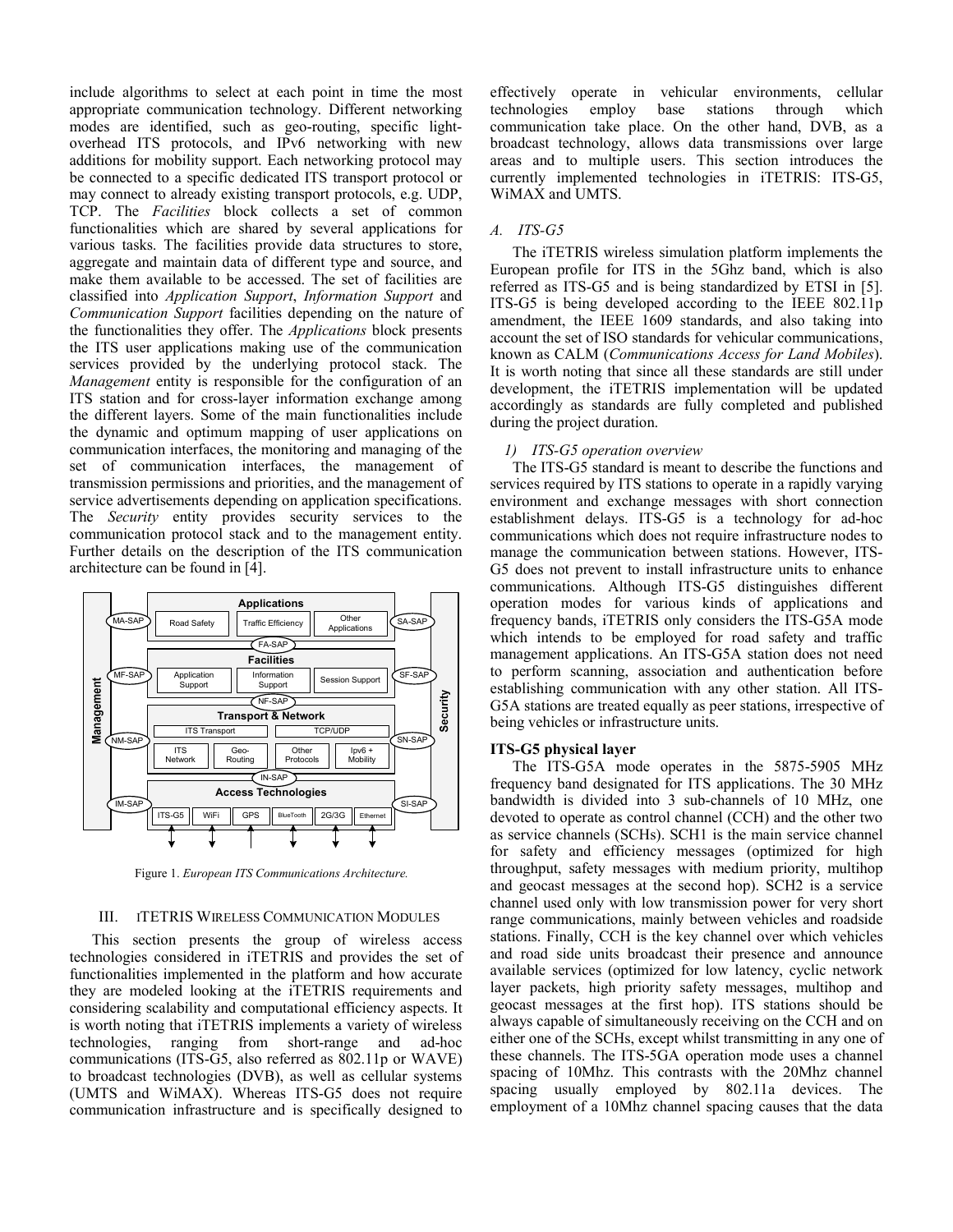rates are halved with respect to 802.11a, leading to transmission rates of 3, 4.5, 6, 9, 12, 18, 24 and 27 Mbps.

#### ITS-G5 data link layer

ITS-G5 MAC layer relays on the CSMA medium access. Since collisions may occur with CSMA, especially in congested traffic situations, above a certain network load the system performance may rapidly decrease. Congestion control could be a direct way of preventing this. In this context, ITS-G5 allows upper layers to select, on a packet basis, radio parameters such as transmission power and data rate. Optimally adjusting these parameters, congestion load on the radio channel can be reduced. When it comes to serving application transmission requests, ITS-G5 takes into account the requirements demanded by the applications performing priority and QoS differentiation. ITS-G5 supports packets with different priorities, assigning the highest priority for critical safety information. Concurrent transmissions requests are handled in a way that requests with highest priority are first processed. The EDCA mechanism from IEEE 802.11e is employed.

#### 2) ITS-G5 implementation in iTETRIS

The iTETRIS implementation of ITS-G5 is based on the ns-3 WiFi communication module [6]. In the ns-3 simulation platform, a network device (NetDevice) implements a radio interface considering the data link layer and physical layer of the communication protocol stack. The iTETRIS platform includes a set of different NetDevices for modeling each of the technologies considered in the project. In this context, the ITS-G5NetDevice fully implements the ITS-G5A communication profile described in the previous section. The iTETRIS ITS-G5 module allows multi-channel operation installing two ITS-G5NetDevices in every ITS station. One of the NetDevice always operates on the control channel, whereas the other NetDevice switches among the two service channels (SCH1 and SCH2). It is important to highlight that the current WiFi module is unable to perform channel switching and thus this capability has been implemented in iTETRIS.

According to the ITS-G5 standard and available functionalities in ns-3, the main modifications and enhancements introduced in the iTETRIS platform that have been implemented to allow cooperative vehicular communications are briefly described next:

- *10Mhz channel spacing:* new data rates for 802.11 halfclocked operation have been created. The introduction of new data rates has required modifications in the current PHY and MAC layers.
- Control of transmission parameters by upper layers/management entity: ITS-G5 allows upper layers to define transmission parameters on a packet by packet basis. Therefore, congestion control mechanisms can be implemented. This is supported in iTETRIS by defining a set of packet tags, which specify the channel, transmission power and data rate parameters to be used in the communication.
- Routing of packets to the proper ITS-G5 channel: since ITS-G5A can operate in three different channels, it has been necessary to implement an ITS-G5NetDeviceRouter

capable of forwarding packets coming from upper layers to the proper ITS-G5NetDevice.

• Channel switching: this capability has been modeled by incorporating several modifications in the PHY and MAC layers, and implementing a new entity, namely ITS-G5SwitchingManager. The switching manager allows the cancellation, suspension and resumption of pending packet transmissions that were interrupted before the channel switching. In addition, pending packets may be transmitted on a channel which is different from that where packets were initially scheduled to be transmitted on.

## B. WiMAX

According to the communications requirements established by the iTETRIS traffic efficiency applications, the WiMAX IEEE 802.16-2004 standard [7] has been selected for implementation in iTETRIS, to the detriment of Mobile WiMAX. The decision has been based on several factors: a) communications are expected to be short and sporadic, and thus soft handovers would not be essential; b) battery management mechanisms are not required; c) Mobile WiMAX features might be shadowed because of the coexistence with other technologies, e.g. UMTS; d) need to reduce the simulation platform complexity and increase the computational efficiency to allow for large-scale investigations.

## 1) WiMAX operation overview

iTETRIS implements the OFDM multicarrier PHY mode of the IEEE 802.16 standard. Frames of fixed time duration are employed, which are divided into downlink (DL) and uplink (UL) subframes. The TDD technique is used to separate in time the DL and UL subframes. The 802.16 MAC protocol is connection-oriented, which implies that all communications are expected in terms of connections. There exists a set of connections for management and data traffic exchanges (management and transport connections), providing different transmission modes to support unicast, broadcast and multicast communications. A node wanting to entry in the network has to run a set of defined procedures, being the first one Scanning and Synchronization, in which SSs (Subscriber Stations) scan the possible frequency channels and extract operational parameters. After synchronization is achieved, the UL parameters obtaining takes places, where SSs discover the set of transmission parameters for a possible uplink channel. Next, SSs perform Ranging, to acquire the correct timing offset and power adjustments, and Authorization and Key exchange. Subsequently, Registration is carried out by a request and reply exchange in order for a SS to become manageable and thus be later able to request a data connection. Once the SS is registered, it is eventually ready to perform Establishing Connections. Here, either the BS or the SS requests a service flow creation. A service flow basically defines an association of a transport connection and a specific set of QoS parameters. It is worthwhile mentioning that WiMAX supports transmissions prioritization by employing several scheduling services which specify a set of QoS parameters for real-time and non-real-time connections. At this point, Bandwidth Request messages are employed to manage the bandwidth resources according to the demand of the different service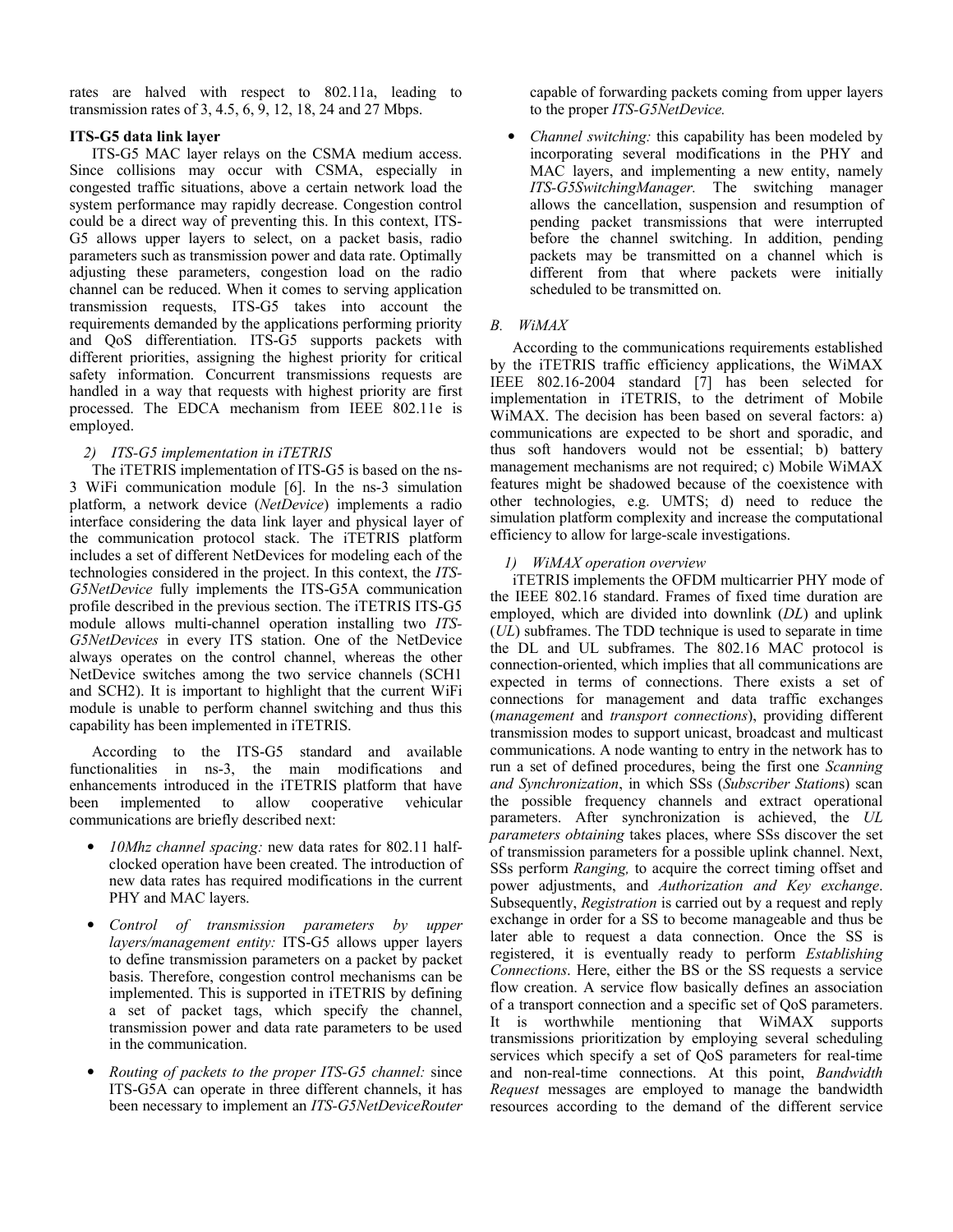flows. Once the whole process is completed, SSs are able to transmit and receive data packets.

## 2) WiMAX implementation in iTETRIS

The ns-3 WiMAX module developed by INRIA [8] has been taken as a base in iTETRIS to elaborate an optimized implementation tailored to fulfill the scalability requirements of the iTETRIS platform. The INRIA implementation module, aimed at providing a standard-compliant simulation model, is notably extensive with respect to the iTETRIS simulation purposes. Since the evaluation of WiMAX system level behavior is out of scope of the project, a high level of detail is not only not required, but it would also prevent us to evaluate WiMAX vehicular communications capabilities in large-scale scenarios. Based on the iTETRIS simulation performance needs, the main objective is to reduce the complexity and accuracy of network management operations. In this context, next table classifies the set of WiMAX functionalities previously described, differentiating between *non*described, differentiating between nonimplemented, simplistically modeled and implemented functionalities in iTETRIS.

TABLE I. **ITETRIS WIMAX FUNCTIONALITIES** 

| Non-implemented                                                                     | <b>Simplistically modeled</b>                                                                                                 | Implemented      |
|-------------------------------------------------------------------------------------|-------------------------------------------------------------------------------------------------------------------------------|------------------|
| Basic capabilities<br>Authorization<br>Time establishment<br>Operational parameters | Scanning & Sync<br>UL parameters obtaining<br>Ranging<br>Burst profile management<br>Registration<br>Establishing connections | Data connections |

The standard considers a set of optional functionalities, which in most cases are not fully specified. This group corresponds to the non-implemented functionalities in iTETRIS. On the other hand, implemented functionalities, concerning the exchange of data traffic between stations via unicast or broadcast transmissions, are accurately modeled with the aim of being standard compliant. Finally, *simplistically* modeled functionalities are mostly related to management and control procedures and have been implemented by introducing some modifications aimed at reducing the computational resources required by network management tasks. The main simplifications are briefly described in the following:

- Infrastructure location map: iTETRIS employs a reference map, with the locations of all the BSs, which is periodically consulted by SSs to work out the BS they should be attached to. To reduce computational costs, the Scanning and synchronization and the UL parameters obtaining functionalities are easily performed by consulting the reference map.
- AMC reference map: following a similar approach, an additional reference map is employed to determine the modulation and coding (burst profile), and the transmission power to be employed by SSs depending on their distances to the attached BS and the radio channel conditions. An AMC (Adaptive Modulation & Coding) model has been created based on link-level performance statistics. This ACM reference map simplifies the ranging and burst profile management processes

avoiding the exchange of messages between SSs and BSs.

- Command managers: the management and maintenance of the network has been modeled by means of a set of primitives exchanged between BSs and SSs. Command managers attached to BSs and SSs have been implemented to manage the transfer of control information between the different stations. Therefore, the functionalities registration and establishing connections are undertaken through the exchange of primitives without the need of transmitting any control packet.
- PHY layer simplification: the physical layer implementation has been simplified by introducing PER statistics obtained from WiMAX link-level simulations carried out in Matlab Simulink.
- Emulation times: in spite of having simplified many of the management functionalities, the iTETRIS WiMAX model accurately reproduces the delays of network control processes by including emulation times for each management functionality.

## C. UMTS

Given that iTETRIS specially focuses on the study of radio communications between vehicles, and between vehicles and infrastructure, iTETRIS only implements the radio access network of UMTS, called UTRAN (UMTS Terrestrial Radio Access Network) [9], omitting the modeling of the wired communications between the different network entities in the core network.

## 1) UMTS operation overview

UTRAN distinguishes three different kinds of functional nodes: UE (User Equipment), Node B and RNC (Radio Network Controller). The UE corresponds to the mobile enduser's terminal which interfaces with the user applications and the radio access network. The Node B is equivalent to the GSM base station and thus is in charge of performing the air interface layer 1 processing (channel coding and interleaving, rate adaptation, spreading, etc.) based on the WCDMA (Wideband Code Division Multiple Access) technology. Finally, the RNC is the network element responsible for the control of the radio resources of the UTRAN based on QoS specifications. It also performs admission control, connection establishment and maintenance. Different types of channels (logical, transport and physical) are defined to support broadcast and unicast transmission modes, transmissions of control and data information, and assignment of shared or dedicated radio resources to the users. Data transfer modes for transparent, unacknowledged and acknowledged communications are also specified.

## 2) UMTS implementation in iTETRIS

iTETRIS has selected the UMTS module implemented at the University of University of Strathclyde (Glasgow) [10] for developing a modified implementation in the ns-3 simulation platform. Some of the functionalities of the selected implementation have been simplified or even eliminated, owing to the iTETRIS requirements and large-scale constraints. The main modification of the architecture has affected the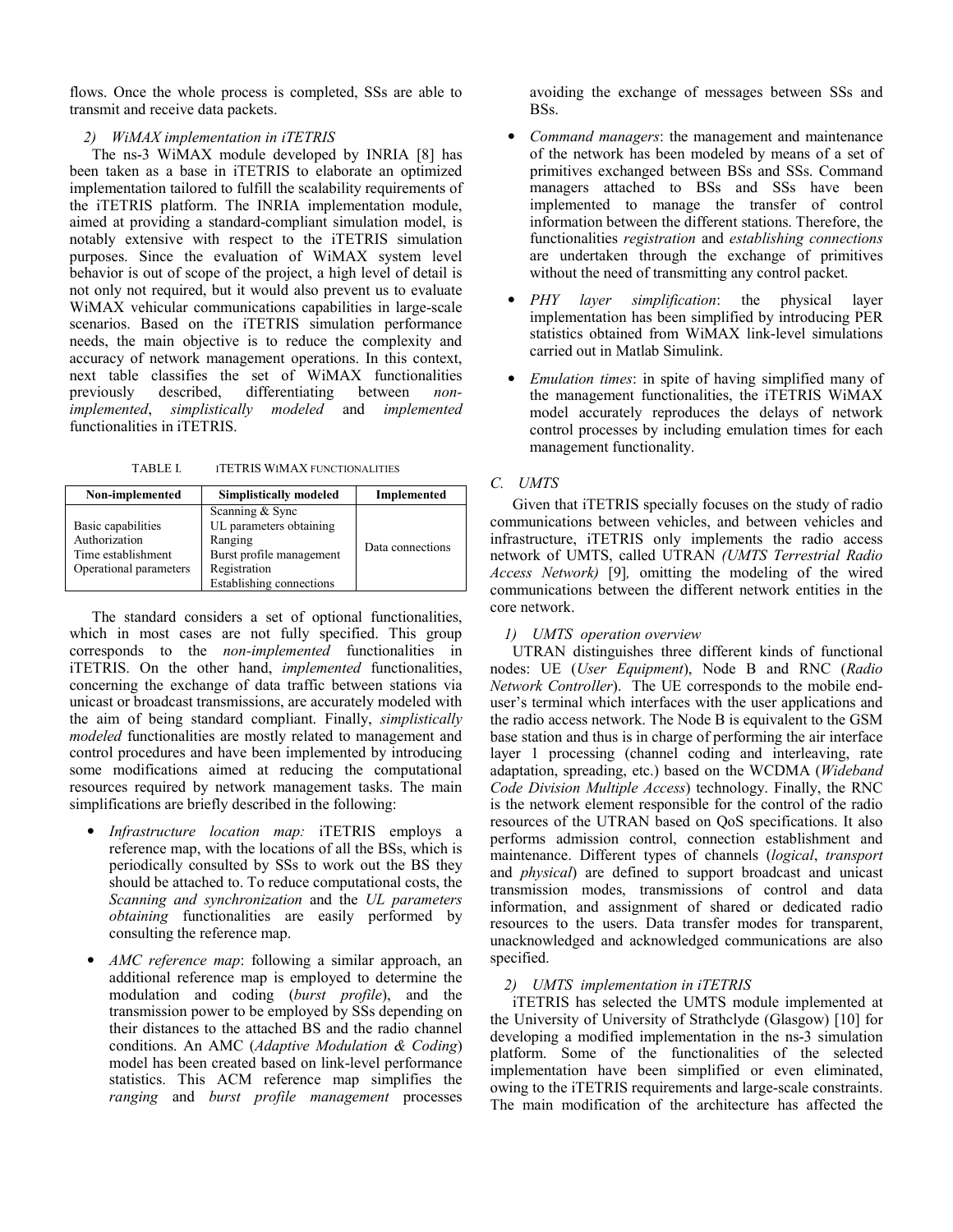control plane of the application since all the control messages have been replaced by primitives between the equivalent layers of the communicating nodes. As in the original implementation, two nodes have been developed, UE and Node B. The Node B has acquired the intelligent and functionalities of the RNC in order to reduce the complexity of the communication architecture implementation. Two new NetDevices have been created, one for the UE and the other for the Node B. With the purpose of providing methods to model procedures of the control plane, such as handover or the setup of a new connection, a new element called UMTS Manager has been introduced. This entity is in charge of processing the demands related to the control plane. Thus, it stores a pointer to all the Nodes B deployed in the scenario of the simulation. When the UMTS Manager receives a petition of any control operation, like a setup request to a certain Node B station, it notifies the demand to the RRC layer of the correspondent Node B and the response is also noticed to the originator UE node.

#### IV. ITS-G5A PHYSICAL LAYER MODELING

The research on wireless communication protocols that can be heavily influenced by the radio propagation conditions, such as vehicular geo-networking protocols, need to carefully model the physical layer effects. On the other hand, the scalability constraints of the iTETRIS platform imposed by the large-scale scenarios, require modeling techniques to reduce the simulation complexity and computational costs. To this aim, iTETRIS has adopted the methodology to include the physical layer effects by means of Look-Up Tables (LUT), mapping the packet error rate (PER) to the experienced channel quality conditions expressed in terms of the effective signal to interference and noise ratio (SINR). The link level simulations necessary to obtain such LUTs are being conducted in Matlab Simulink. Given the novelty and difficulty to adequately model the vehicular radio channel, this section presents the iTETRIS ITS-G5A link level implementation and the first performance figures achieved using vehicular radio channels developed by the Georgia Institute of Technology [11].

Since ITS-G5A is based on IEEE 802.11a standard, the implemented physical layer model is an adaptation of the Simulink 802.11a physical model. The fact that ITS-G5A employs a 10Mhz wide channel, instead of the 20Mhz one used in 802.11a, causes that all OFDM timing parameters are doubled. The ITS-G5A block diagram of the transmitter, the vehicular channel and the receiver implemented in Matlab Simulink is depicted in Figure 2. In the transmitter block, the data scrambler is responsible for avoiding the appearance of certain data bits sequences with higher probability than others. The convolutional encoder is employed for Forward Error Correction (FEC) and provides data rates of 1/2, 2/3 and 3/4. The *data interleaver* block is aimed at mitigating the impact of burst errors. After the interleaver block, the modulator supports the BPSK, QPSK, 16-QAM and 64-QAM modulations. The modulated data is then mapped into 48 different subcarriers. After inserting 4 subcarriers as pilots, the OFDM symbol is composed, consisting of 52 subcarriers in total. In this block, training symbols are inserted at the beginning of the frame and will be used by the receiver for channel estimation and fine frequency acquisition. For each group of subcarriers, or OFDM symbol, the IFFT block converts the subcarriers into time domain using inverse Fourier transform. Finally in the transmitter, the Fourier-transformed waveform is appended with a guard interval, aimed at avoiding inter-symbol interference caused by multipath effect.

Given the high variability of the wireless vehicular radio channel, one key block in the receiver is the channel estimator and equalizer. The channel estimator implemented employs the OFDM training symbols transmitted at the beginning of the OFDM frame to estimate the channel response using the LS algorithm. In conventional channel estimation, it is assumed that the channel exhibits time-invariant fading, and thus can be approximated by the channel response estimated with the training symbols for the whole packet duration. However, in fast varying channels such as the vehicular channel, it has been shown that the channel response considerably varies during the packet duration and thus its estimation must be performed on a symbol by symbol basis [12]. Consequently, the equalization process of a given OFDM symbol is made based on the channel response estimation of the previous one (feedback decision). In order to obtain low boundaries figures on the PER and BER performance curves, an ideal channel estimation of each OFDM symbol, considering that the transmitted symbols are perfectly known at the receiver, has been assumed in this work.

The vehicular channel characterization exhibits important differences with conventional cellular systems due to the transmitting and receiving antenna heights (in particular for V2V communications), the varying propagation conditions and the high mobility of nodes and scatters [13]. In this context, there are currently considerable research efforts focused on developing V2V channel models [11][14]. Based on a preliminary comparison study on vehicular channel models, iTETRIS has selected the set of channels developed by the Georgia Institute of Technology [11] to be used in the linklevel performance characterization of the ITS-G5A physical layer. The decision on the choice of the Georgia channel



Figure 2. ITS-G5A PHY layer block diagram.